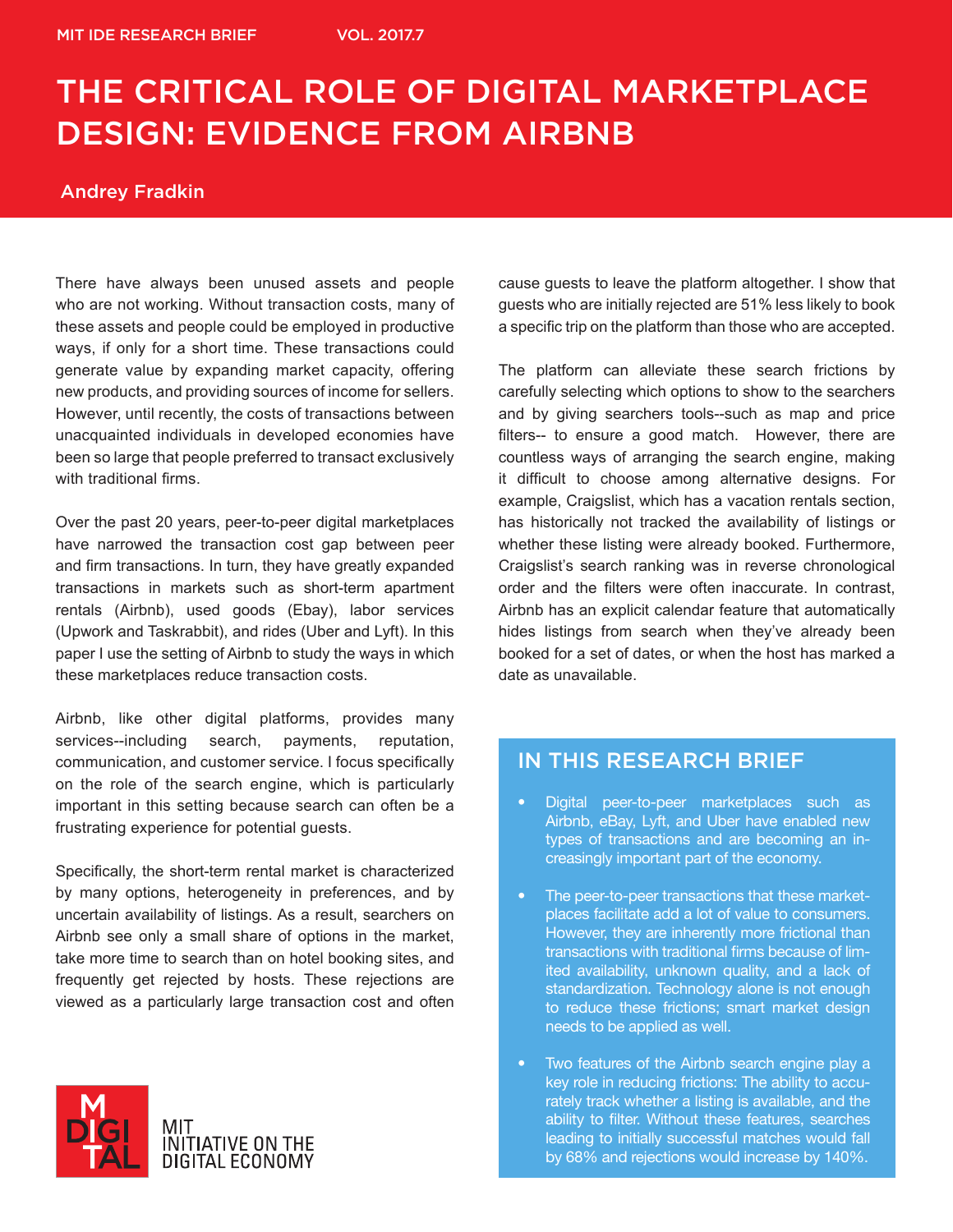# THE CRITICAL ROLE OF DIGITAL MARKETPLACE DESIGN: EVIDENCE FROM AIRBNB

## Andrey Fradkin

#### SEARCH-ENGINE DESIGNS

The second part of my paper develops a framework for studying the effects of these search engine designs on market out outcomes. These models are useful for understanding how the market works and for understanding the potential effects of changes to the marketplace.

My framework consists of three separate components. The first component determines which options searchers see; the consideration set. For example, I just conducted a search for a place to stay in Boston in early August. There are 300+ listings shown as available, which Airbnb states comprise just 28% of the total listings. Furthermore, the search engine displays just 18 listings per page. These listings are determined by a ranking algorithm designed to show the most relevant listings for each search. A searcher will browse through these results by filtering for location, price, and room type. I use proprietary data from Airbnb to model this process.

The second component of my framework determines how searchers choose which options to try to book. I model this decision as follows: For each searcher, I see which options they saw while searching, and which option, if any, they attempted to book. I then predict the chosen option as a function of all of the observed characteristics (e.g. location, size, price, and reviews) as well as what options the searcher filtered for. In this way, a searcher who filters for a particular neighborhood is more likely to choose an option from the neighborhood.

The last component of my framework determines whether hosts accept or reject a particular attempt to book. I model this decision in the following way: If a host eventually updates their calendar to be unavailable, then I call that rejection a "stale vacancy." This occurs if hosts don't exert effort to update their calendar or are uncertain about their availability. I find that stale vacancy rejections occurred over 10% of the time in my sample1 .

<sup>1</sup> My sample represents searchers in a large U.S. city between August 2013 and July 2014.



The second rejection reason is congestion, which occurs when multiple searchers try to book the same place at once. I find that congestion rejections are relatively rare. The last rejection reason occurs due to screening, where hosts prefer certain types of trips and guests to others. I estimate a model of screening rejection as a function of trip characteristics (e.g. nights, number of guests) and guest characteristics (e.g. reviews, demographics).

THE DESIGN OF A MARKETPLACE IS A KEY DETERMINANT OF ITS SUCCESS. EVEN SEEMINGLY MINOR FEATURES LIKE AN AVAILABILITY TRACKER CAN MAKE A SUBSTANTIAL DIFFERENCE IN TRANSACTIONS.

With all three components in place, I can then ask the following question: What if Airbnb's search engine were designed in a different manner? I first consider what would happen if Airbnb were more like Craigslist. This involves three changes to the way searchers form a consideration set: First, I assume that that listings are not removed from search once they are booked. This mirrors Craigslist, which does not know when transactions occur.

Next, I assume that the ranking algorithm is random and that searchers cannot filter. The effects of these changes can be analyzed in two steps: Attempt to book and acceptance. In the first case, the share of searchers who try to book at least one listing decreases by a small amount. This metric does not change much because many of the listings that were booked by previous searchers are high quality, even if they are unavailable. In the second case, the share of rejected inquiries among those who attempt to book increases from 32% to 78%. This occurs because searchers can't tell whether a given listing has already been booked by a prior searcher. I then study what happens once already booked listings